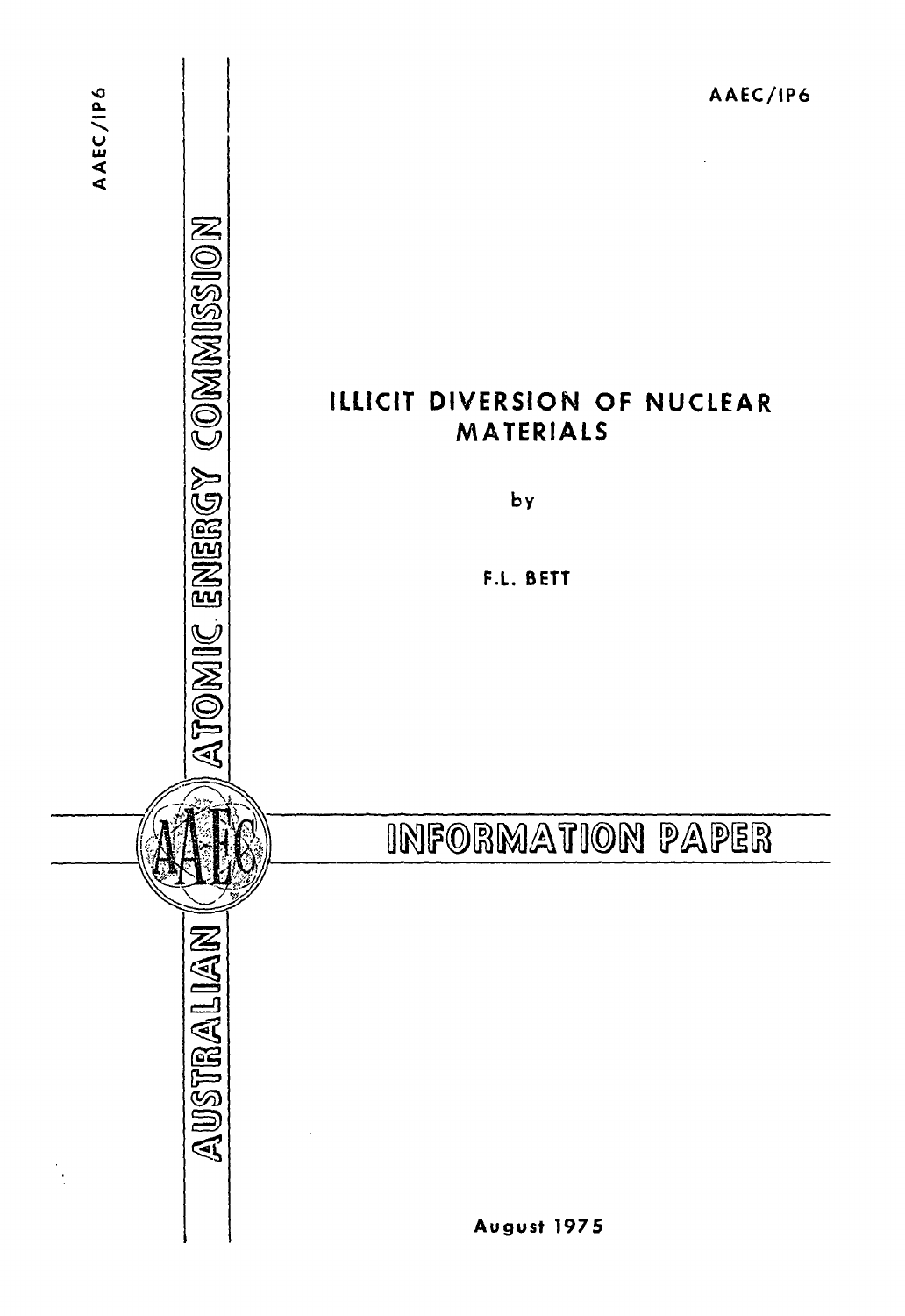#### AUSTRALIAN ATOMIC ENERGY COMMISSION

#### ILLICIT DIVERSION OF NUCLEAR MATERIALS

by

F.L. BETT

#### ABSTRACT

This paper discusses the means of preventing illegal use of nuclear material by terrorists or other sub-national groups and by governments.

With respect to sub-national groups, it concludes that the preventive measures of national safeguards systems, when taken together with the practical difficulties of using nuclear material, would make the diversion and illegal use of nuclear material unattractive in comparison with other avenues open to these groups to attain their ends. It notes that there are only certain areas in the nuclear fuel cycle, e.g. production of some types of nuclear fuel embodying highly enriched uranium and shipment of strategically significant nuclear material, which contain material potentially useful to these groups. It also discusses the difficult practical problems, e.g. coping with radiation, which would face the groups in making use of the materials for terrorist purposes.

Concerning illegal use by Governments, the paper describes the role of international safeguards, as applied by the International Atomic Energy Agency, and the real deterrent effect of these safeguards which t<br>Is achieved through the requirement to maintain comprehensive operating t |records of the use of nuclear material and by regular inspections to  $\frac{\pi}{2}$ verify these records. The paper makes the point that Australia would Inot consider supplying nuclear material unless it were subject to international safeguards.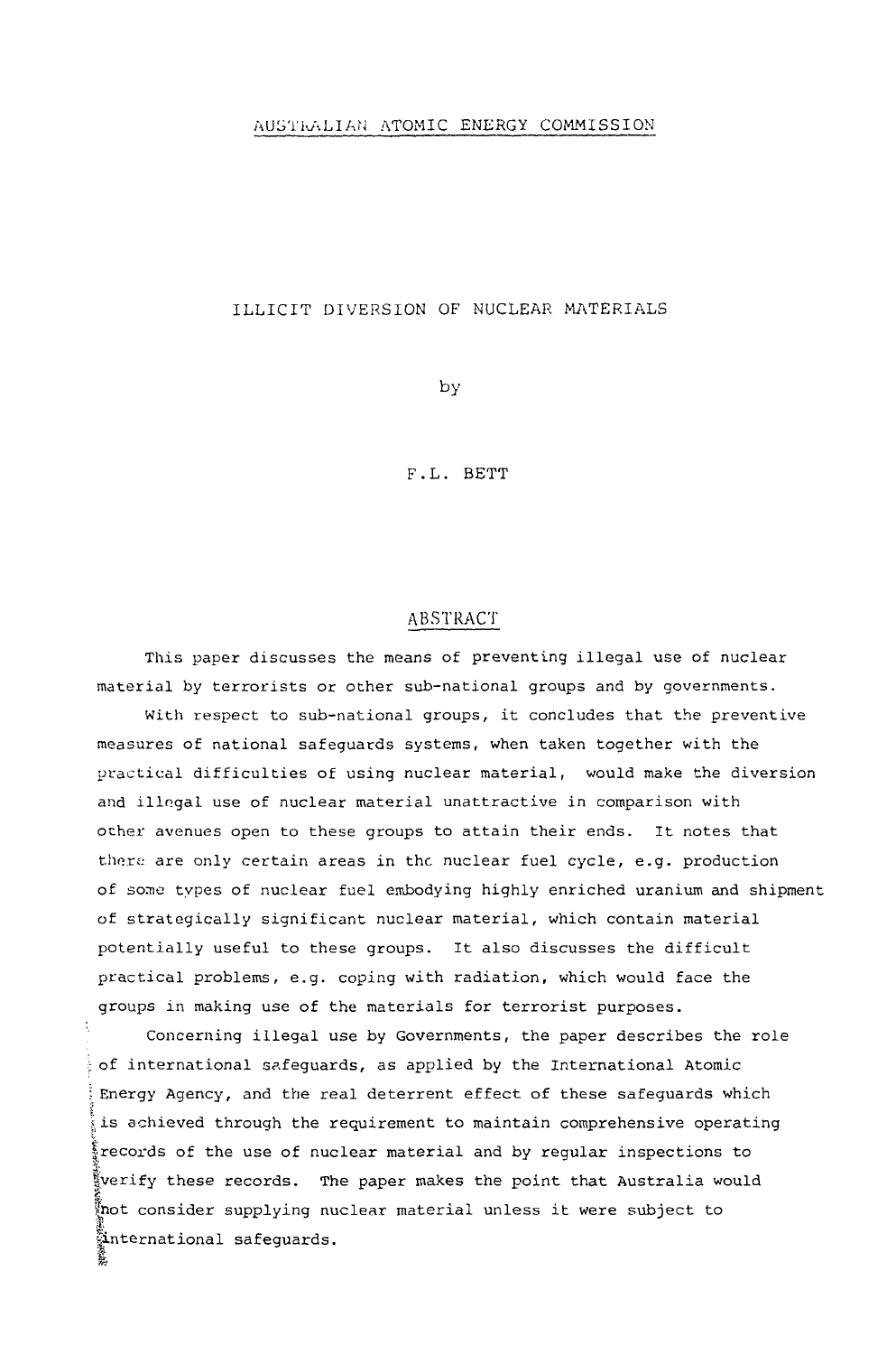National Library of Australia card number and ISBN 0 642 99708 X

The following descriptors have been selected from the INIS Thesaurus to describe the subject content of this report for information retrieval purposes. For further details please refer to IAEA-INIS-12(INIS: Manual for Indexing) and IAEA-INIS-13 (INIS: Thesaurus) published in Vienna by the International Atomic Energy Agency.

ACCOUNTING; IAEA SAFEGUARDS; NON-PROLIFERATION TREATY; NUCLEAR MATERIALS DIVERSION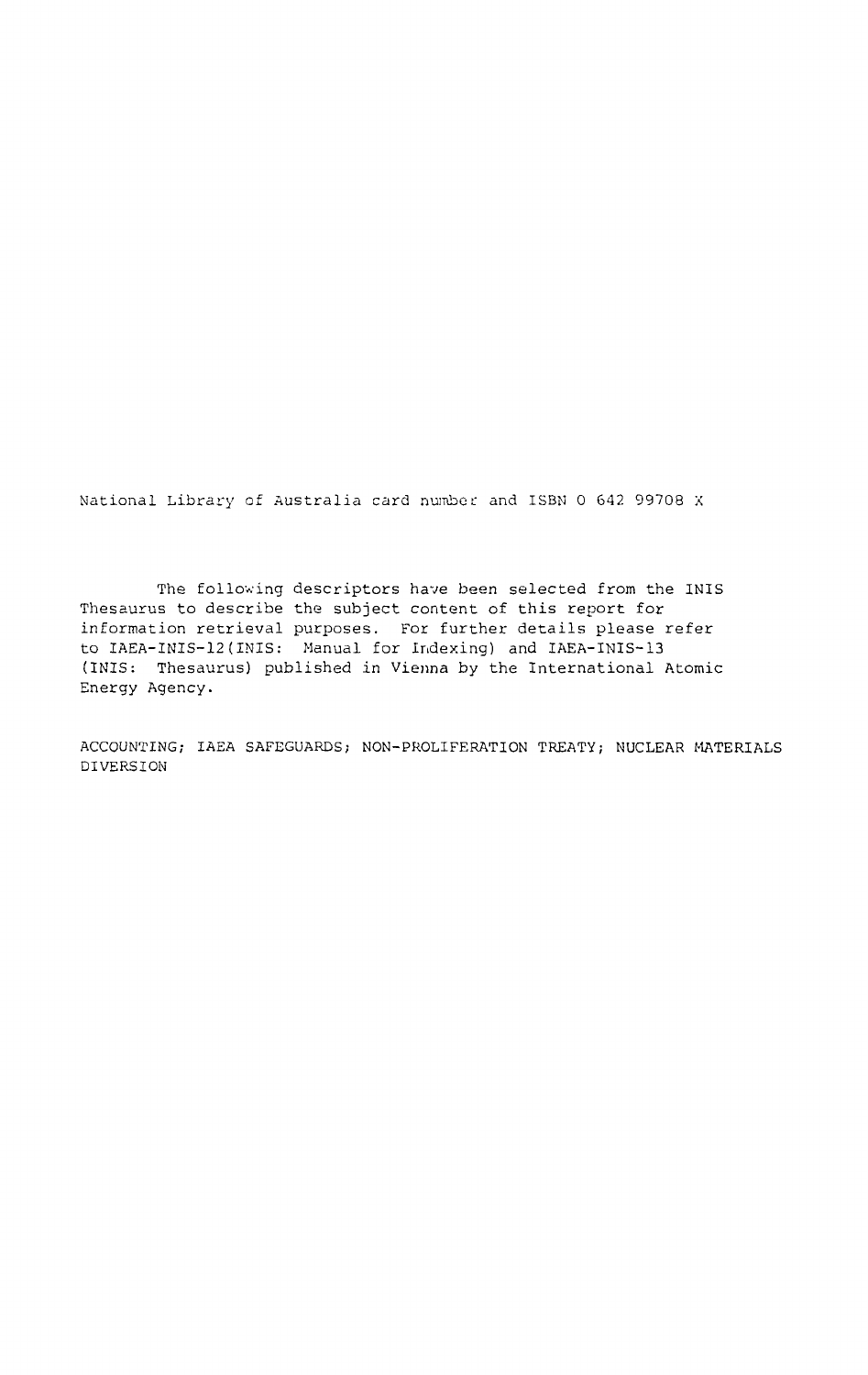## **CONTENTS**

|                                         | Page |
|-----------------------------------------|------|
| INTRODUCTION                            |      |
| SUB-NATIONAL DIVERSION                  |      |
| NATIONAL DIVERSION OF NUCLEAR MATERIALS |      |
|                                         |      |

Appendix A Illicit Uses of Diverted Nuclear Material

Appendix B Stages in the Nuclear Fuel Cycle Vulnerable to Diversion

Appendix C The International Atomic Energy Agency's NPT Safeguards System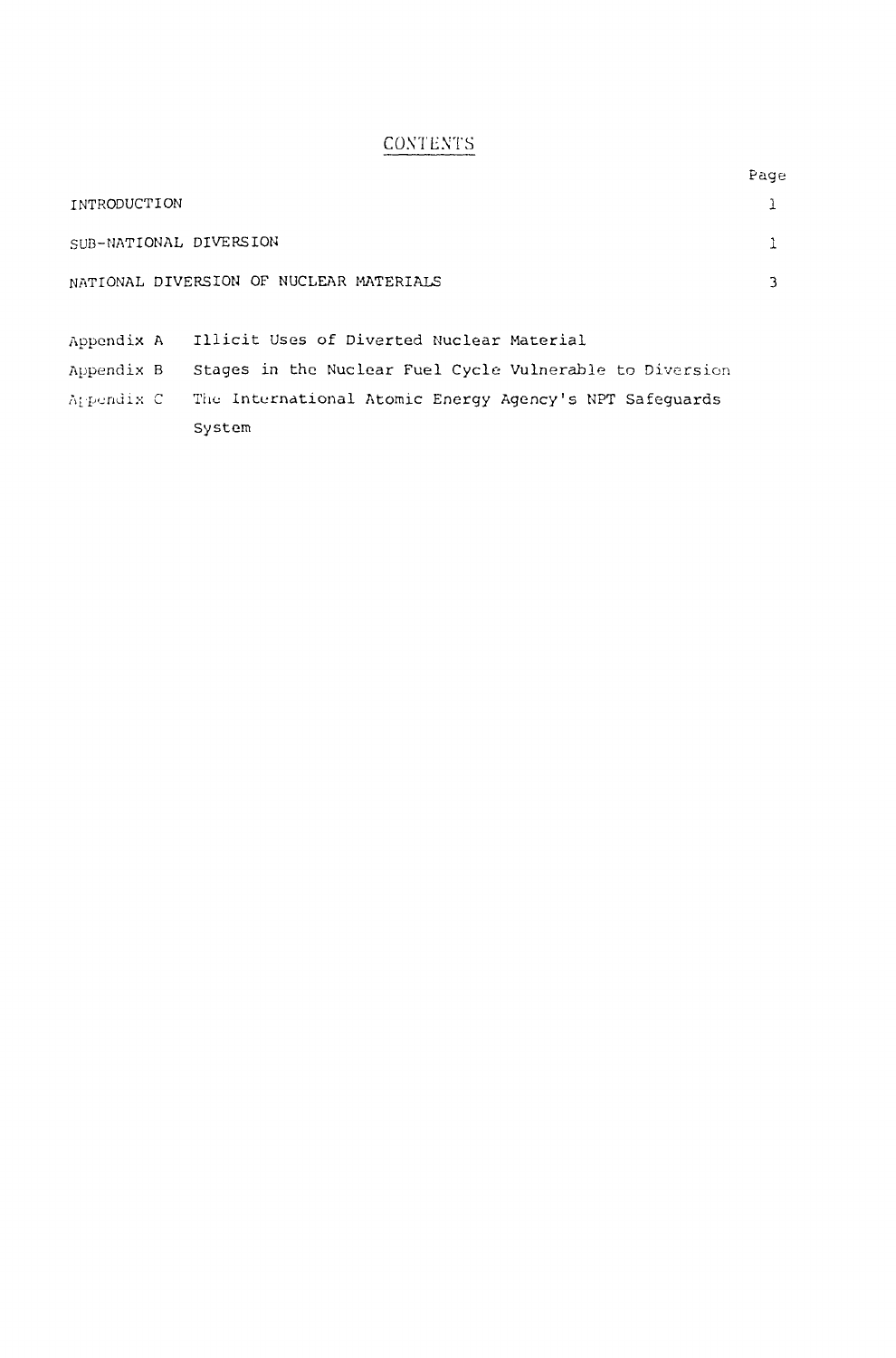#### DOIT COUNTRY

Like many drugs, poisons and will in ulle common use in our  $_{100, 101}$  today, nuclear materials are dangerous. As is the case with these other substances, we want to be assured that nuclear materials will only be used by competent and authorised people and that they will not fail into the hands of men of ill will. If by remote chance they do fall into the wrong hands we want to know about it as quickly as possible so that they may be recovered without delay. In this paper we consider the arrangements in operation to quard against this chance and we look ,it the two possible cases, i.e. diversion at sub-national level, e.g. by terrorist groups or individuals, and at a national level by governments.

#### SUB-NATIONAL DIVERSION

It has been suggested that a sub-national group might steal nuclear material and tiien use it for terrorist purposes or extortion. Presumably it would either use or threaten to use the material in one or more of three ways:

- as an explosive;
- as a biological poison; or
- as a radiation source.

The thief will not find it easy to use the materials in these ways even if he does succeed in stealing it (see Appendix A), but our prime concern is to prevent the theft in the first place. We must also bear in mind the possibility that the thief may be working within the field of atomic energy.

To prevent theft, national safeguards systems are established and the International Atomic Energy Agency has given six points of guidance to achieving an effective national system:

- 1. There should be a proper definition of responsibility and lines of authority, and of provisions for the application of sanctions as necessary by those responsible.
- 2. Nuclear material may only be held or used by those licensed to do so, and one condition for the grant of a licence must be that provision is made by the licensee to apply preventive measures prescribed by the licensing authority.
- 3. Preventive measures should be prescribed to match the requirements of the paicicular materials and the use involved.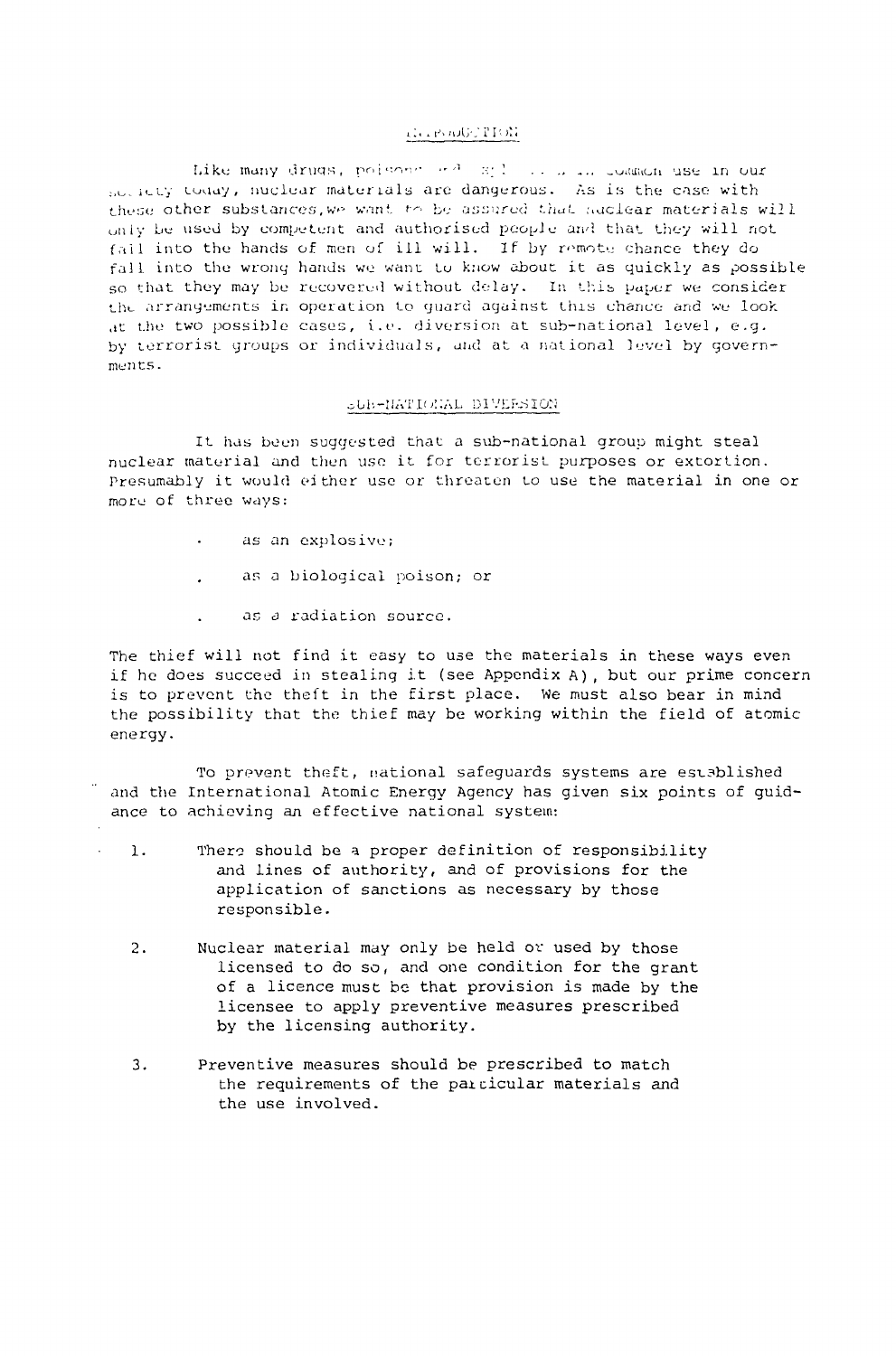- $\Lambda_{\rm{max}}$ In particular the measures to apply to material in transport and storal conount in a finite
- There should be arrangements to keep those responsible  $5.$ at the national level informed on the measures in use, and to make known to the operators of nuclear plants any changes in the requirements made of them.
- Those responsible at the national level must make sure 6. that the measures they prescribe are being properly carried out, and if this is not being done, that prompt and effective remedial action is taken.

These six recommendations are a useful basis for organising national arrangements for measures to prevent sub-national diversion of nuclear material.

Actual practice, taking heed of the six points, results in three main lines of defence. The first is clearly containment. It is directed to

- preventing unauthorised persons from gaining  $(a)$ access to the nuclear materials; and
- $(b)$ preventing the unauthorised removal of the nuclear material whether by persons gaining unauthorised access or by persons having legitimate access to them.

Containment usually takes the form of physical barriers and/or guards who prevent unauthorised access or egress. Once the material is contained the protection offered by containment is reinforced by surveillance which is directed to

- $(a)$ forestalling unauthorised removal of material; and
- demonstrating that material has not been removed.  $(b)$

Standard forms of surveillance are guards, the use of sensors to detect the removal of radioactive material, and the use of cameras to survey areas. In this technological age sophisticated techniques of surveillance are available and are used.

Equally important, however, is accountancy. It inexorably records the quantities of materials, their locations and their movements. At all times the records will show the disposition of the nuclear materia even though it passes through processing plants which change its form and concentration. They also show the history in terms of reactor exposure and record the extent to which uranium is burnt and plutonium created.

Records are periodically confirmed by the taking of inventories when the materials are seen, weighed, analysed and tested to ensure the correctness of the records.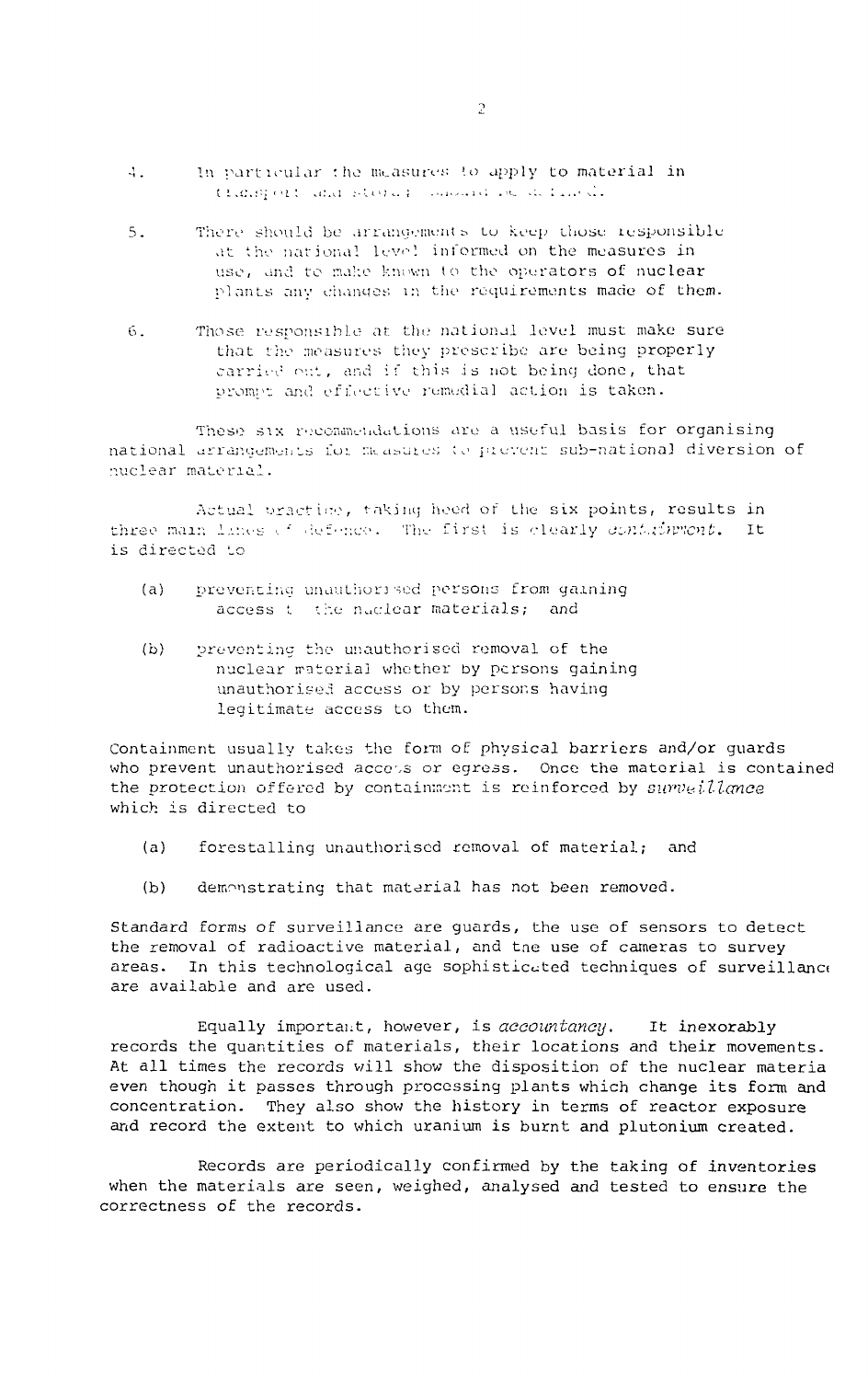As a whole, containment, surveillance and  $\cdots$  .  $\cdots$  , ... • :•>.,: pay.,, r<u inventories superimposed, make up what aro known as safequards. Properly operated, they make it extraordinately difficult  $f$  i .i.vone to steal material and further, they make it difficult to ,-oi.real a theft for any significant length of time.

It is important to appreciate that all parts of the nuclear fuel cycle are not equally attractive to thieves. In some areas the nuclear material is too dilute, in others it is so radioactive; that the risks involved are unacceptable and so we can identify the attractive targets in the nuclear fuel cycle and pay special attention to them. Appendix B describes the stages of the nuclear fuel cycle in this context.

By employing proper safeguards measures, regularly reviewed to ensure their effectiveness, successful theft can be made so difficult as to be impracticable and not worth while in comparison with other means which the potential thief might employ to gain his ends. The nuclear power industry has never recorded a theft of nuclear weapon material, and safeguards are continually evolving and making the opportunity for theft even more remote.

A final comment on sub-national theft is that it has been suggested that to avoid the difficulties, dangers and uncertainties inevitably associated with an attempt to steal nuclear material and fabricate an explosive, the simple and sensible course for the wouldbe diverter is to look to a ready-made explosive from a military establishment. This would be obtained by some subterfuge such as bribing appropriate service people, rather than by attempting to steal it directly. At first glance the suggestion appears reasonable, but there is a major practical difficulty because military authorities are well aware of the potential of their explosives and they use very comprehensive fail-safe, 'dofencc-in-depth ' measures to protect them. As a result there has been no successful theft of a nuclear weapon.

#### NATIONAL DIVERSION OF NUCLEAR MATERIALS

So far we have considered the possibility of theft from within a nation and the countermeasure of a national safeguards system. Now we examine the case of diversion by a nation or its representative government. Governments can overtly turn a country's efforts towards the manufacture of nuclear explosives; we recognise this possibility and if we know of their intention we can make the appropriate decisions with respect to supply of Australian uranium. Of far more concern to us would be governments, to whom we supply uranium in good faith, which covertly manufacture nuclear explosives.

Firstly we look to would-be purchasers of Australian uranium to have ratified the NPT\*so that they too have an international obligation not to manufacture or acquire nuclear explosives if they do not already possess them. Secondly, if they have not ratified the NPT we want an undertaking by the importing government to the Australian Government that

 $\sim$ 

Nuclear Non-Proliferation Treaty.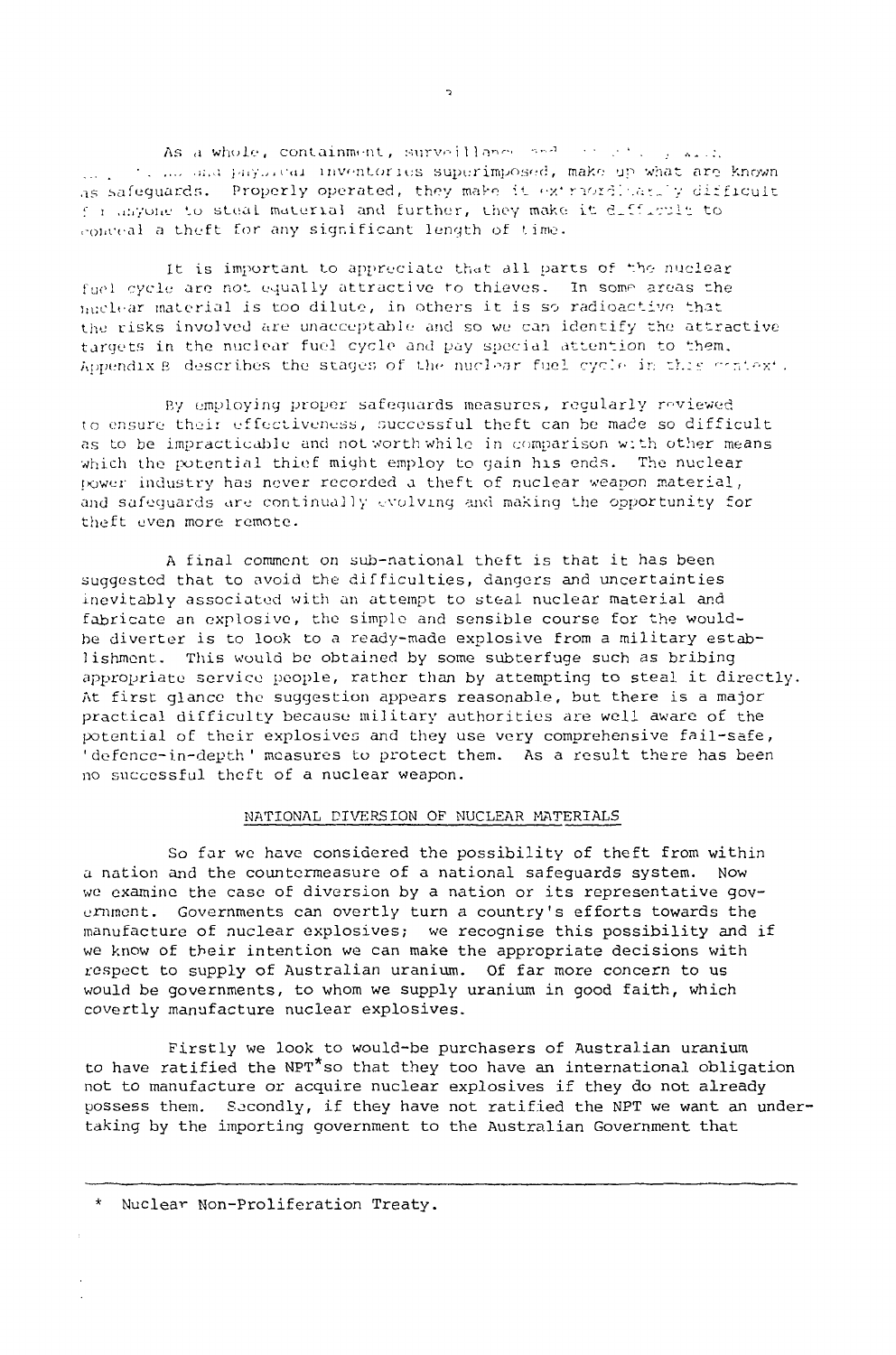Australian material will not be used for the manufacture of nuclear explosives and that verification of this by an independent body will be permitted.

To achieve this verification we need a kind of international watch dog which would conduct both routine and spot checks to provide "timely detection of diversion of significant quantities of nuclear material from peaceful nuclear activities to the manufacture of nuclear weapons or of other nuclear explosive devices or for purposes unknown, and deterrence of such diversion by risk of early detection." The preceding quotation is actually a statement of the objectives of the International Atomic Energy Agency's WPT Safeguards System and it is of course the IAEA to which we turn to carry out the independent verifications that nations are being honest.

Australia, and many other nations, have ratified the NPT and brought into force the required safeguards agreements with the IAEA.

The Agency document INFCIRC/153, which is actually a blueprint of the NPT Safeguards agreement, sets down the principles which guide the formulation of such agreements. It requires that a safeguards agreement should contain, amongst other things:

- An undertaking to accept safeguards on  $all$ nuclear material used for peaceful purposes.
- A provision for the Agency's right to apply safeguards.
- A promise to cooperate with the Agency.
- The establishment, by the State, of a national system of accounting and control of all nuclear material used for peaceful purposes.
- A promise to supply information to the Agency in so far as it is needed for verification.
- A promise to permit Agency inspectors access  $\ddot{\phantom{a}}$ to records and the opportunity to check material in a real, physical sense.

When an NPT Safeguards agreement is in operation the IAEA has the right, which it exercises, to verify that diversion is not taking place within a State. IAEA inspectors regularly visit Australia to confirm to their satisfaction vhat we can account for all our nuclear material, just as they visit other NPT countries. For further details of the NPT safeguards system see Appendix C.

If countries are not parties to the NPT it is still possible to apply an IAEA safeguards regime, as defined in Agency document INFCIRC/66/Rev. 2. In this regime the Agency and State mutually agree on facilities and materials to which safeguards will apply.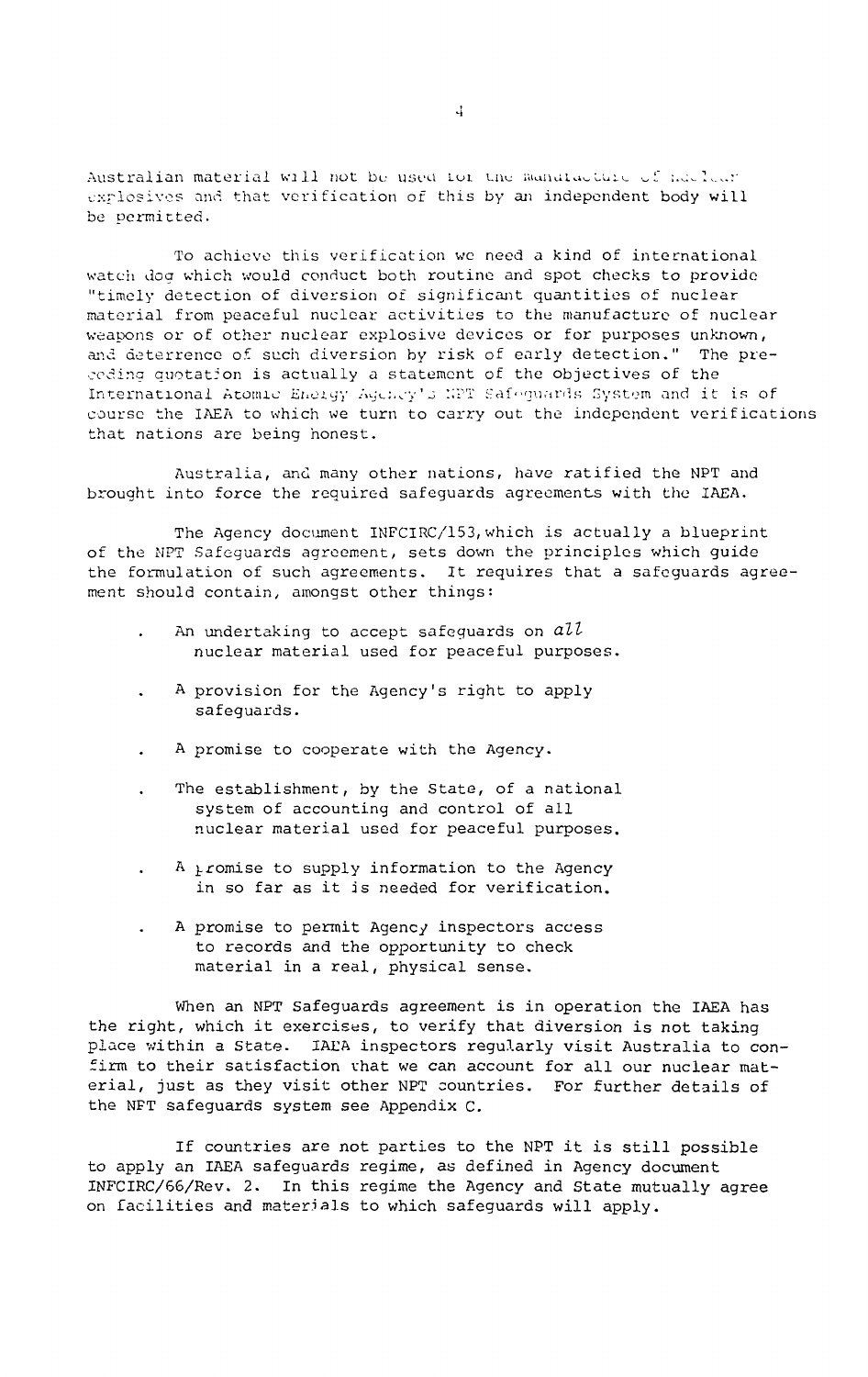In summaiy, the IAEA can effectively oversee a country's national safeguards system and within limits\*detect whether material is being Hiverted. The TAEM inspections also reinforce the national system's effectiveness against sub-national diversion. Australia will only supr ly nranium to non-nuclear weapon countries which will permit the IAEA to verify that our uranium is not being used to manufacture nuclear explosives.

> Set by data quality, statistical parameters and measurement limits.

 $\star$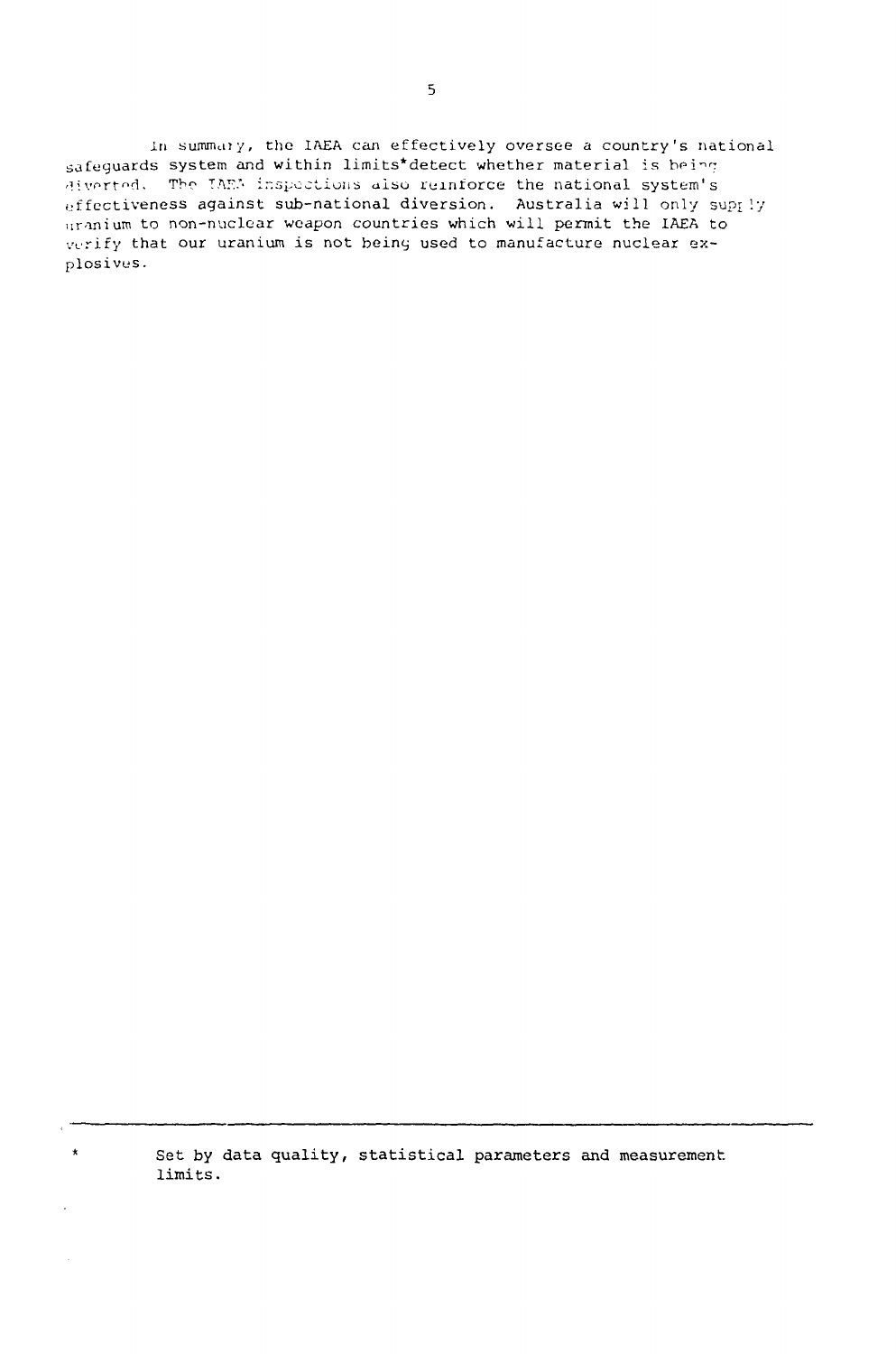#### APPENDIX A

#### ILLITIT TULL OF DIVERTED INCLEAR MATERIAL

2. Lational groups might use nuclear material to create threats a celiberate hazards in three ways:

1. as an explosive;

 $\star$ 

- $\sim 10$ an a biological poison, or
- an a radiation source.  $\mathcal{L}_{\mathcal{L}}$

[ ] [ ] [ ] [ ] [ ] = relatively small quantities of 'special nuclear material' (about 17 kg of the uranium isotope U-235, about 8 kg of the standing It see C-234, is a circle kg of the piutonium isotope Pu-239) are required to make an explosive device. With such 'weapon-grade' high purity metal, makes instanted being, a suitable neutron source and explosive assembly levile, precision manufacture and assembly of components, an explosion comparable with those at Hiroshima and Nagazaki can be achieved. But the efficiency of the explosive device depends critically on each of these factors - thus for example, reduction in the purity of the material, or decrease in design efficiency or standards of workmanship, would rapidly reduce the attainable explosive yield, and the probability of achieving a successful explosion. As an instance, uranium metal containing only 20% of the isotope 0-235 requires a mass of about 350 kg to go critical, provided it is surrounded by a similar mass of natural uranium metal; however a significant change in neutron lifetime in this material markedly increases the difficulty of achieving detonation. But a crudely-made device, if it can be made to detonate, can cause a relatively powerful explosion (of the order of tons of TNT equivalent) and in addition can dissipate substantial quantities of highly radioactive materials.

The problem for the would-be diverter proposing to make and use an explosive device is to be sure that what he creates will behave as he plans. This of course does not apply if the material is stolen to be the basis for a threat.

The biological poison - plutonium, in common with other strong alpha particle emitters, is a highly radiotoxic material - some have called it the most poisonous substance known to man, - and it has been suggested that dispersion of relatively small quantities of powdered plutonium oxide or nitrate would cause widespread cancer in the affected population, and render the affected areas permanently uninhabitable because of its 24,000 year half-life.

However recent studies\* have shown that while plutonium is very toxic - in common with other similar alpha particle emitters such as radium - it is certainly not the most poisonous substance known to man,

> Cohen, B.L., 'The Hazards of Plutonium Disposal', Institute for Energy Analysis, Oak Ridge, USA, March, 1975.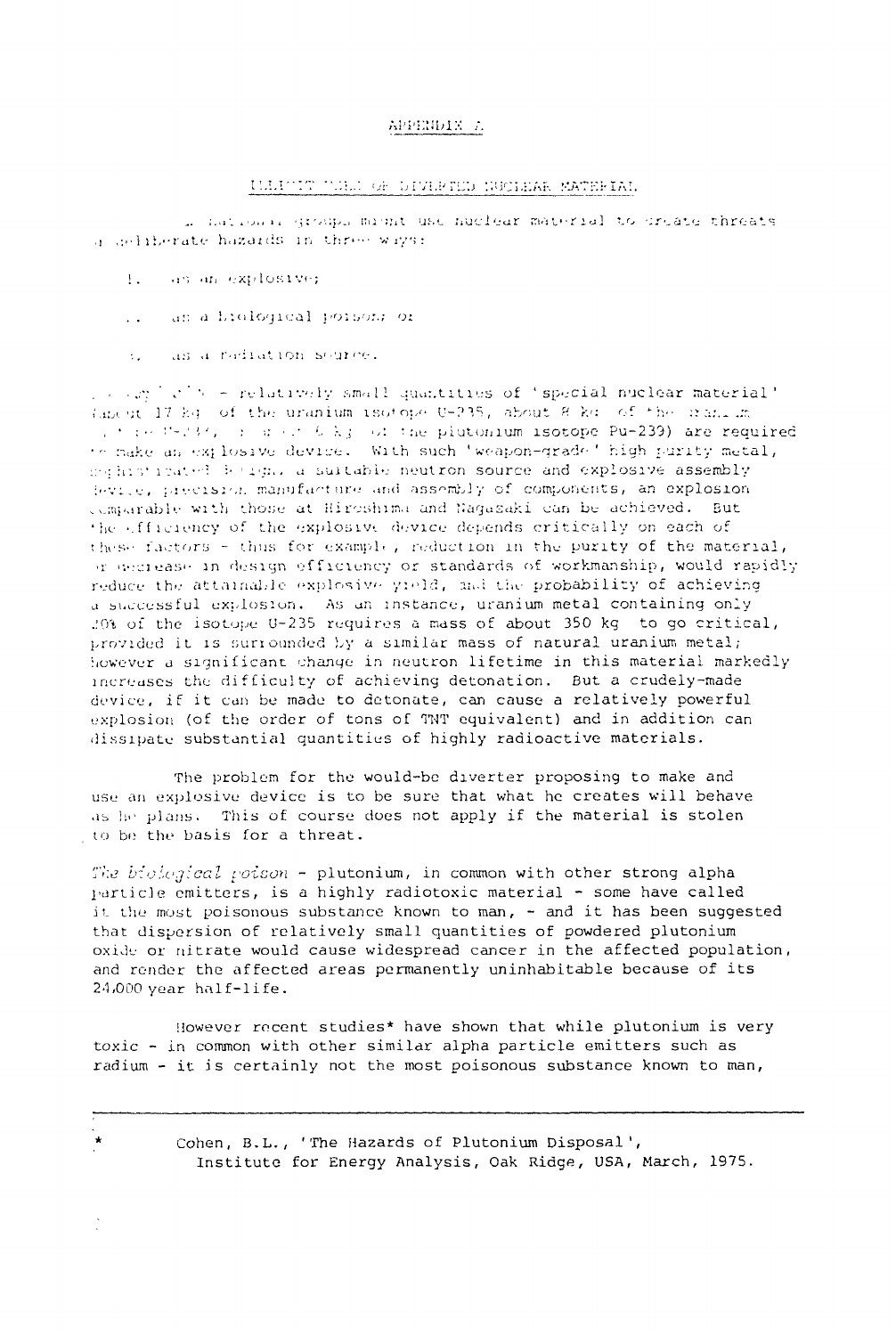a little which are not the air concenall the whole the co- $\sim 10^{-1}$ trations of plutonium and some other pothons necessary to achieve 50% common after 4 hours inhalation (these fatalities wou cech within a short be nod after inhalation). Tamie 2 Company's cas question of the Constantination by oral intake (in this case the fatalities from t'grouvan would occur from long-term induction of cancer, while the other rounds would cause short-term death).

 $(2, 3, 1, 1, 2, 3)$ 

 $100 \times 10^{-1}$ 

| .              |                                                   | ساد ساد سندانه              |                    |  |
|----------------|---------------------------------------------------|-----------------------------|--------------------|--|
| Tetron         | consentiation<br>in milliuzams<br>jer cubic metre | Forson                      | Amount in<br>grams |  |
| Nerve gas      | √es < than ⊥                                      | call trade of them.         | 1.77               |  |
| Plutonium-239  |                                                   | <sup>1</sup> Porulism toxin | $10^{-6}$          |  |
| Cadmium fumes  | 70                                                | ! Lead arsenate             | 0.1                |  |
| Mercury vapour | -3G                                               | - Potassium cyanide         | 0.7                |  |
| Phosgene       | ਦਾਂਚ                                              | Plutonium                   | 6                  |  |
|                |                                                   | Caffeine                    | 14                 |  |

The studies also point out that dispersion of plutonium as proposed for contamination purposes is not particularly easy to achieve and need not necessarily have disastrous effects on the habitability of an area, because the area can be effectively decontaminated by physical and chemica means. Plutonium can be detected and measured easily even in minute concentrations and far more readily than equivalent or worse chemical poisons, thereby simplifying the determination of whether it has in fact been dispersed, or the extent to which decontamination has progressed.

Plutonium must be specially contained and handled with care to avoid exposure to its radiation and, if large enough quantities are involved, an accidental criticality incident. Meeting these conditions would involve a would-be diverter in the provision of the necessary facilities and expertise and he would have to accept the resulting complications in his procedures. The question facing him would be whether the desired toxic effects could not be achieved more easily from some o the more common, easily handled and in many cases more lethal poisons.

The radiation source - fission products and materials activated by expo sure to neutrons in reactors can produce high levels of radiation, whic could cause debilitation or death to exposed individuals. However the high levels of radiation make it necessary always to handle and transpo these materials inside massive, heavy shielding, so theft would be diff icult, handling of the material without proper shielding would be extre dangerous, while explosive breaching of the shielding to release and sp the radioactive material would require very large amounts indeed of com ventional explosive.

The problem for the would-be diverter is whether the probable results would be commensurate with the risks and difficulties of the i  $use.$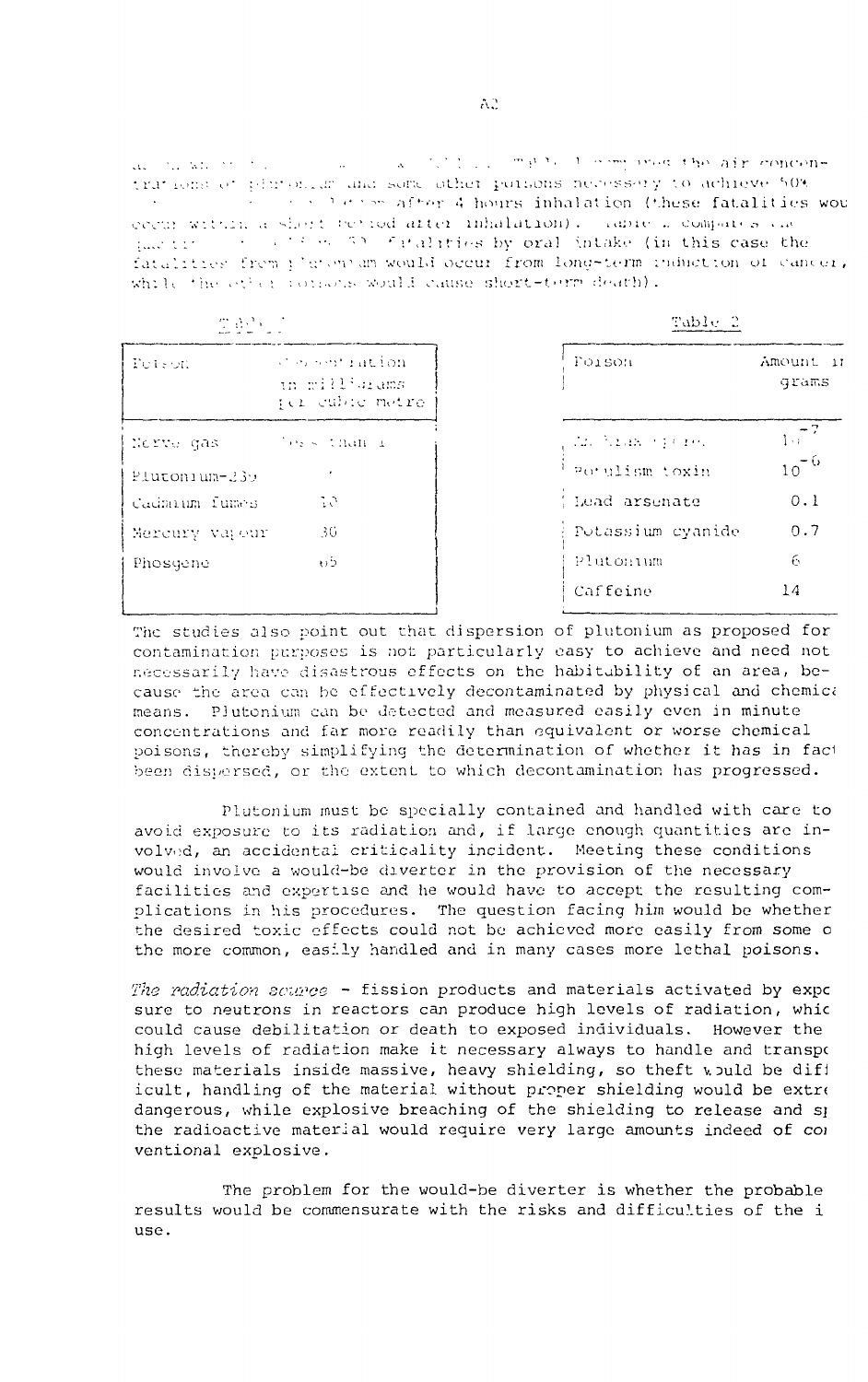#### APPENDIX B

#### STAGES IN THE NUCLEAR FUEL CYCLE VULNEFABLE TO DIVERSION

A typical number fuel cycle is shown in Figure Bl and a conideration of the various stages, an in the fillowing paragraphs, shows that there are only a few areas possible for diversion of material suitable for the uses described above.

"Solar and millims - refers to mining of uranium ores and production of velloweake. No materials are produced in this stage which if diverted, would enable terrorists to produce either a nuclear explosive or a radiation hazard. This stage may therefore be excluded from consideration.

Imporprior - refers to the production of uranium hexafluerib. from wellownake. The headflustrie is no more toxic than many other chemicals, it cannot be made to explode and so this stage too may be excluded from consideration.

parteinment - is the process by which the percentage of the uranium isotope 0-235 is increased from the 0.7% of naturally occurring uranium, to that required by the particular reactor concerned. 'Light water' reactors as exemplified by the Westinghouse & General Electric designs use an enrichment of about 3% which is produced in a plant specially designed for the purpose. This material cannot be made to explode and is no more toxic than 'natural' hexafluoride, nor can the plant produce significantly higher degrees of enrichment without substantial reconstruction. Theft from such a plant for terrorist purposes may safely be discounted.

Some research reactors, and a high-temperature gas-cooled power reactor (HTGR) being developed in the USA, require much higher percentages of U-235 in their fuel, typically between 80 and 90%. This material can be made to explode but is produced in different plants. The possibility of attempted theft from such plants for terrorist purposes has to be considered.

 $\forall u \in \mathbb{R}$  (abrication - refers to the operations of converting the enriched hexafluoride to oxide and incorporating this into reactor fuel elements. Theft of 'light water' reactor fuel for terrorist purposes may be dismissed as unlikely, except perhaps if plutonium were being used in place of some of the uranium. This recycling of plutonium is under investigation as a means of relieving the demand for enriched uranium and if it were introduced, sub-national groups might contemplate theft of such fuel if they had access to the chemical extraction facilities with controlled atmosphere and fully-filtered ventilation that are required to enable recovery of the plutonium from the fuel. The fuel itself cannot be made to explode. The same considerations apply to fast breeder reactor fuel which is a mixture of plutonium and uranium oxides. However in assessing the likelihood of an attempt at diversion of such plutonium-bearing fuels, it should be noted that as plutonium is progressively recycled, amounts of americium and californium associated with the plutonium also increase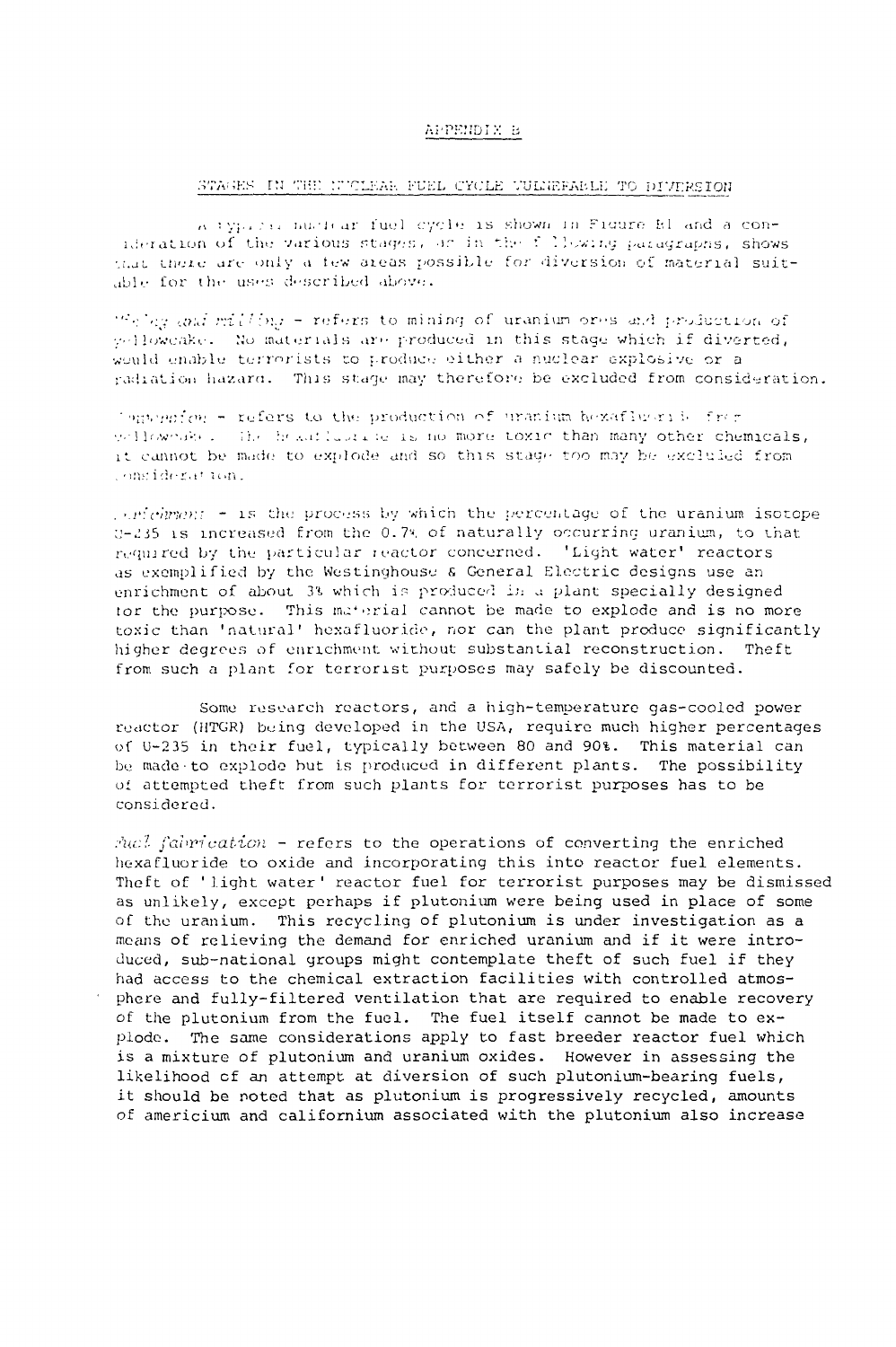and three are inglatuatelectated, Delha Strong emitters of spontaneous lissich heatichs, they increase the radiation level of the plutonium and hence the difficulty of handling it - and they also markedly reduce the probability of  $v \rightarrow v$ . The contract of  $v$  is also materially contract of  $v$ . structed from such plutenium.

HTGR fuel may also be considered a probable target for diversion attempts because it contains uranium with a high percentage of the isotope U-135 or the isotope U-133, combined with thorium. The fuel itself cannot be made to explode, so once again the would-be diverter faces the necessity of extracting the uranium isotopes from the thorium and the fuel matrix. This is a comparatively simple chemical process but is not easy ir. practice because of the groat difficulty of dissolving the fuel to enable chemical separation, and also because the high levels of radiation from products of the spintanes is radioactive 3-cay of the 0-233 requires the use of substantial heavy shielding during processing, as well as in transport and storare.

Reserve - fuel in a reactor may be stored prior to insertion into the core, in the core itself, or in so-called cooling ponds after use in the cere. Theft from store is essentially the same as from a fuel fabrication plant. Theft from the core may be discounted as altogether too complicated. Theft from the ponds would also be difficult and dangerous because of the very high levels of ladiatic:. rrom the used fuel and the necessity to use massive, heavy and cumbersome shielded transport containers.

Themical retrocessing plants - recover plutonium and the uranium isotopes U-233 and U-235 (the latter isotope at percentages generally unsuited for explosive manufacture). Theft of such materials would involve using suitable shielding against the radiations associated with them as already described, and would thus be hazardous and comparatively difficult. But the materials offer possibilities of use for explosives or contaminants, so attempts at diversion must be considered.

 $Transport - it$  is generally simpler to apply effective measures against theft in a fixed establishment, than to a moving transport vehicle. Consequently those parts of the fuel cycle where material suitable for explosive or contaminant use is being transported between stages must be regarded as generally more attractive to the would-be diverter.

 $S_{U''MQI'U}$  - relatively few stages in the fuel cycle are probable targets for attempted theft. The most likely are: new fuel production (including supply of materials) shipment and storage; less likely stages are used fuel storage or shipment.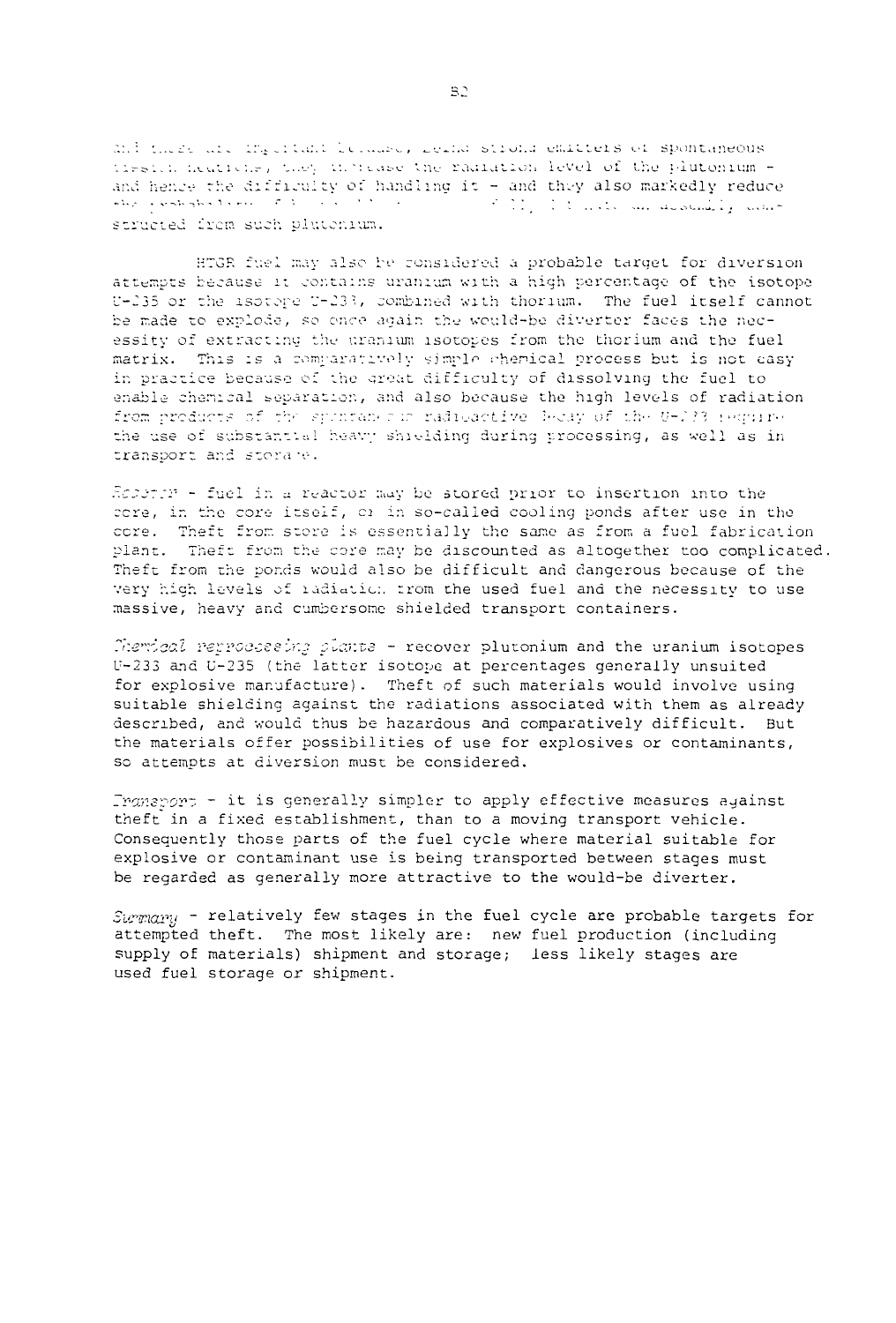

FIGURE Bl. TYPICAL NUCLEAR FUEL CYCLE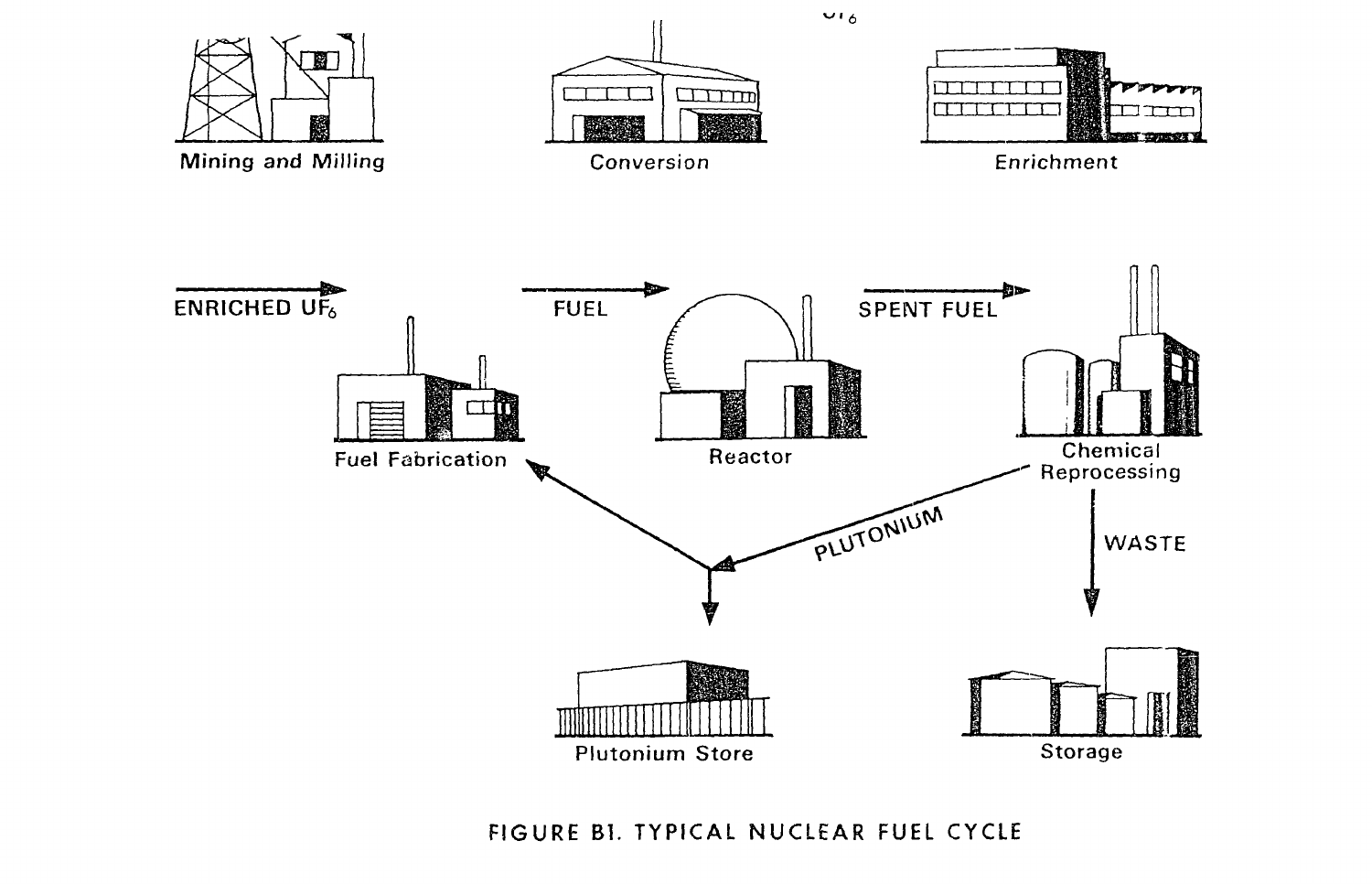#### APPENDIX C

#### THE TRIERMAN FONAL ATOMAS ARE TOTTLET OF HE.

#### SAFEGUARDS SYSTEM

The system builds on an initial inventory of safeduardable nuclear material declared by a state, using requisi reports of changes in the amounts and distribution of nuclear material in a country to maintain a 'book inventory' which is periodically compared with a physical inventory or stocktaking by plant operators which is verified by IAEA inspectors.\* The uncertainty associated with the closing of the material balance and which is caused by the attainable limits of accuracy on analysis, sampling, weighing, as well as unexpected losses, is a measure of the effectiveness of material control.

Verification by the IAEV of the material bulance and the associated analysis of the uncertainty in the balance are the critical satequards measures. By projetly chosen sampling plans, independent measurements of samples, and analysis of operating procedures, the IAEA is able to determine what limits of uncertainty in a manerial balance are associated with normal operation in a given plant. Should the uncertainty obtained in a particular balance exceed the limit for normal operations, the Agency will investigate the reason, and if a diversion of a significant quantity of material has occurred, the Agency would then be able to determine, within the confidence limits associated with its statistical sampling and analysis, that this diversion had occurred.

The Agency can only detect a diversion after it has occurred, so the frequency of its inspections is set to enable such detection to occur before the diverted material could be converted into an explosive device. The Agency has no power to prevent a diversion, the action taken following the Agency's detection of a diversion being for the Agency's parent body, the UN, to decide.

The projected increase in world nuclear power generation and the associated increase in inventories of nuclear materials suitable for weapon manufacture would be expected to increase the cost and physical impact of safeguards, perhaps to unacceptable levels. To avoid this the IAEA looks to improved inventory and control techniques to improve the quality of basic data, and ease its collection, and also to 'graded safequards' - a concentration on materials in proportion to their strategic significance, which, for example, will reduce the effort expended on say, hatural uranium (which has relatively little direct interest for exlosive manufacture) in comparison with weapon-grade uranium, but without educing the overall effectiveness of verification activities. It also ooks to co-location of facilities and international ownership to reduce he effort required to achieve effective safeguards.

> The IAEA inspectorate consists of some 50 people including support and analysis services. The staff are described by Feld in Bulletin of the Atomic Scientists, May 1975, as technically competent and devoted to their task. The budget for 1975 is US\$4.8 m, and anticipated expenditure for 1976 is around US\$7 m.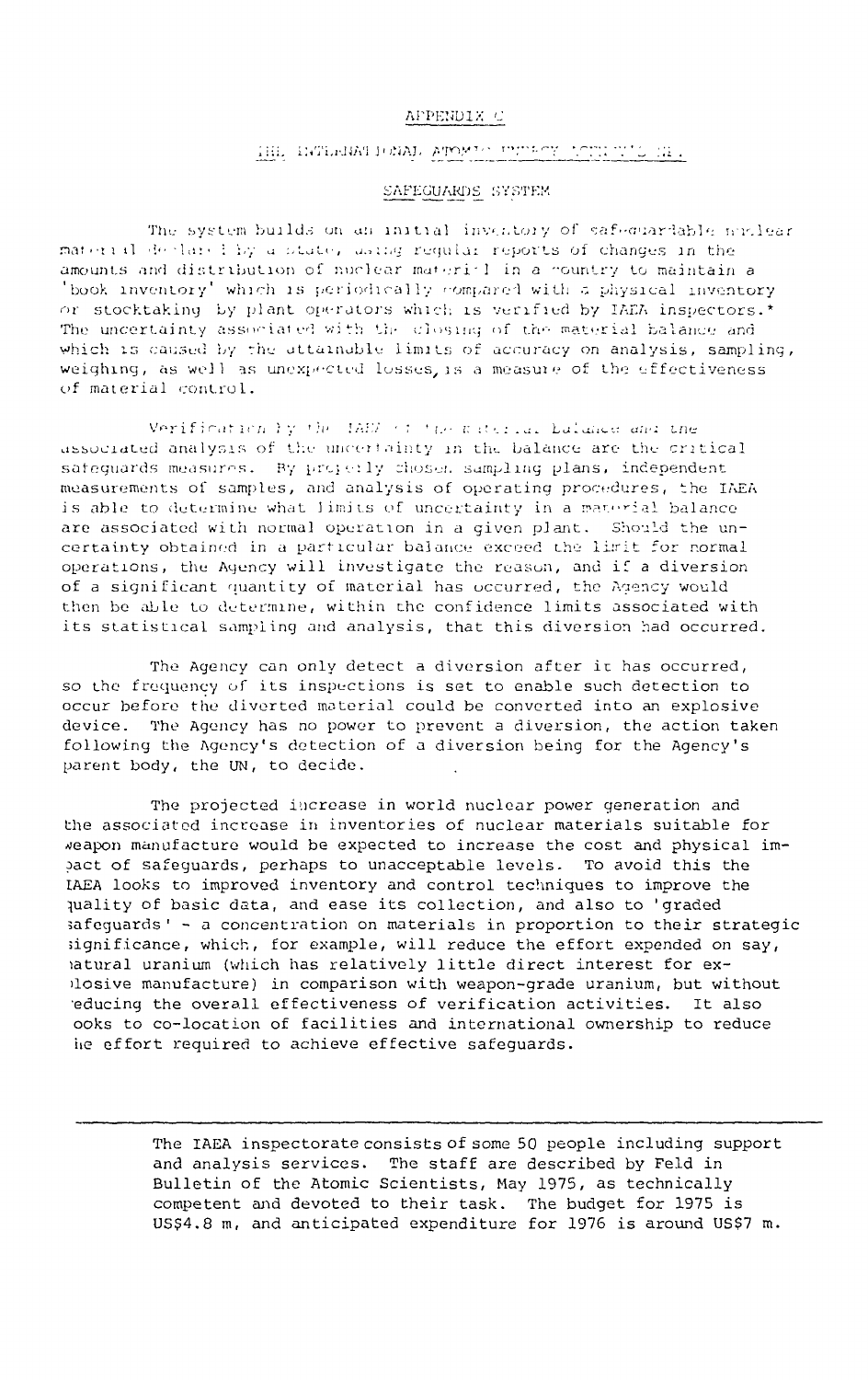#### GLOSSARY

The following definitions are provided for the reader ro with some numlear thras used in the appendices to this paper. The explanations are drawn from standard dlossari .\*

- -particle breeder A holium 4 nucleus emitted during a nuclear transformation. Alpha-decay is radioactive decay in which an alpha-particle is omitted; whence alpha-radioactivity, alpha-activity, alpha-emitter. A reactor which produces more fissile material than it consumes.
- critical mass The minimum mass of fissile material which can bnade capable of sustaining a nuclear chain reaction; whence  $criticality$ , the condition of being critical; criticality accident.
- fast reactor A reactor in which fission is induced predominantly by fast neutrons, that is, neutrons moving at high speeds; whence fast breeder reactor; see breeder above.
- fission The splitting of a heavy nucleus into two approximately equal fragments. This is accompanied by the emission of neutrons and release of energy; whence fission products, the atoms formed in the fission process.
- half-life The time taken for the activity of a radioactive substance to decay to half its original value. The term is often extended to other processes.
- lexafluoride The gaseous compound uranium hexafluoride (UF<sub>6</sub>), used in diffusion and centrifugal uranium enrichment plants. (Abbreviated 'hex'.)

sotope Varieties of the same element having different masses; whence isotopie.

ight-water reactor A reactor of the general type cooled by ordinary (light) water.

:utron diotoxic A nuclear particle having no electric charge and the approximate mass of a hydrogen nucleus. Having toxicity due to radioactivity.

llowcake The uranium oxide concentrate produced by a uranium treatment plant.

(continued)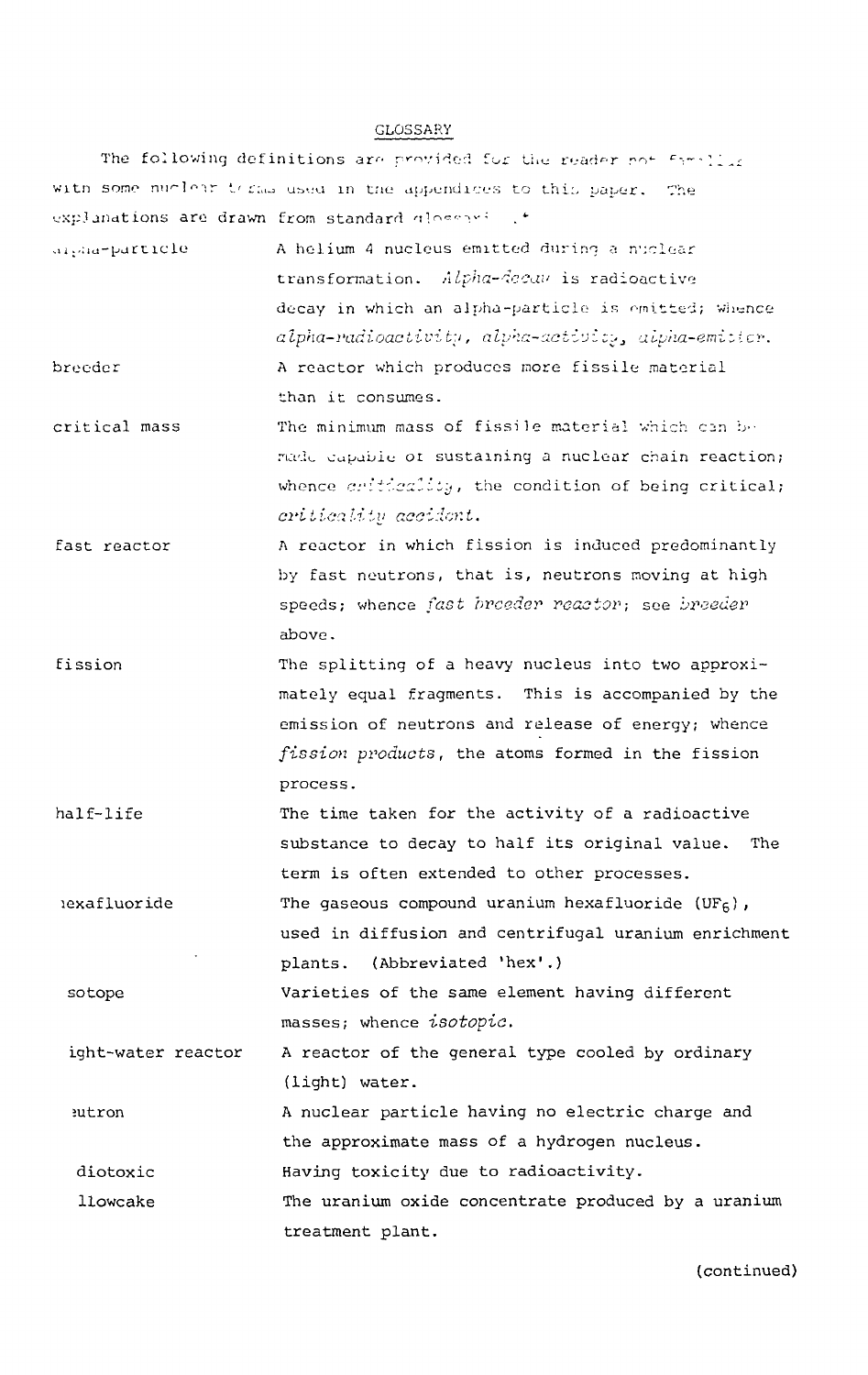| $\ddot{\phantom{0}}$ | Sources :                                                                                                         |
|----------------------|-------------------------------------------------------------------------------------------------------------------|
|                      | British Standards Institution : Glossary of terms used in nuclear science<br>and technology, BS 3455:1973.        |
|                      | USA Standards Institute<br>: USA standard glossary of terms in nuclear<br>science and technology, USAS N1.1-1967. |
|                      | United Kingdom Atomic Energy Authority : Glossary of Atomic Terms,<br>Eighth Edition, 1974, UKAEA.                |
|                      | Charbers Dictionary of Science and Technology : W & R Chambers Ltd., 1971.                                        |